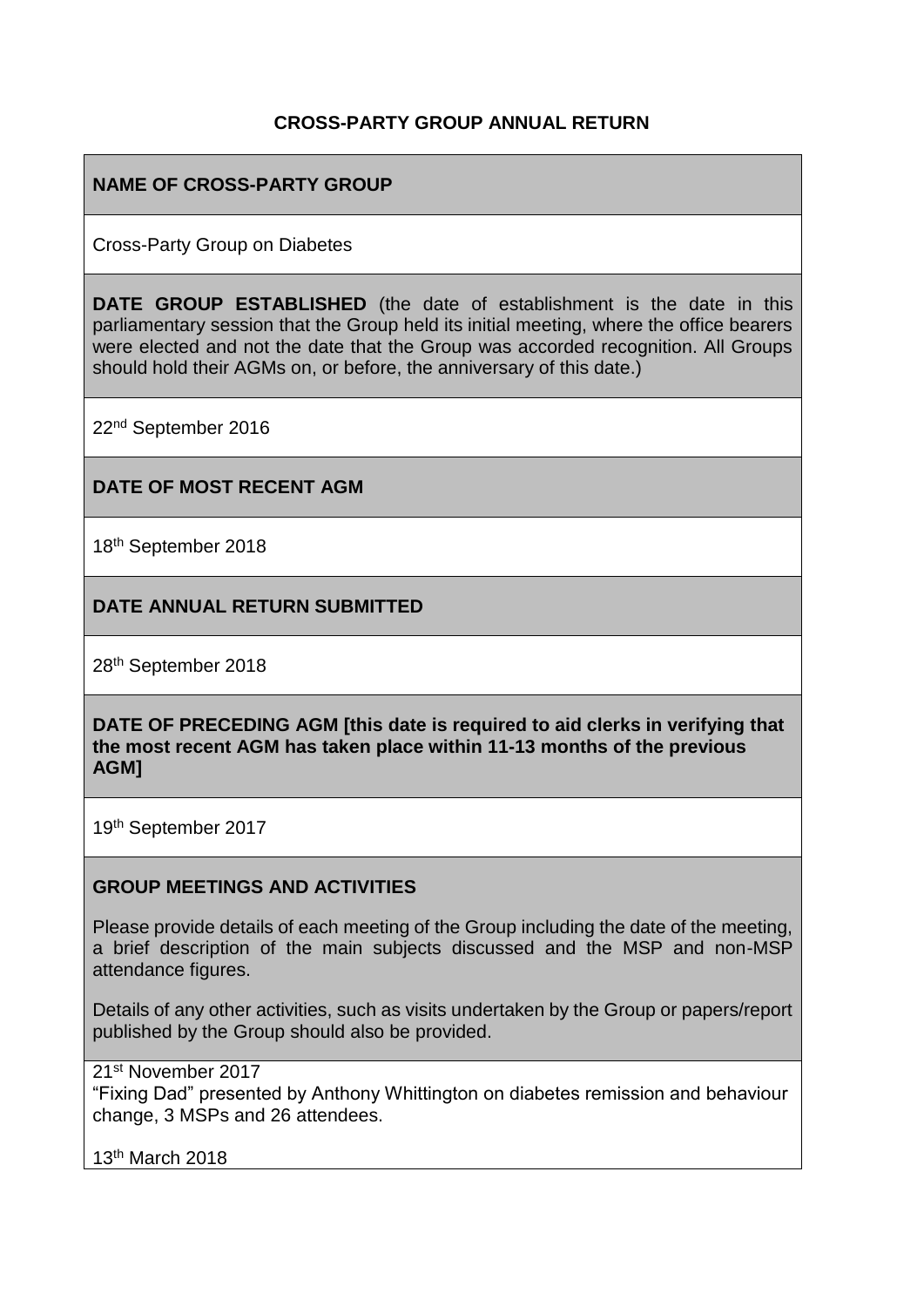The lead paediatric clinician on diabetes in Wales presented on improving care in schools, 2 MSPs, 51 attendees.

19th June 2018 Research in diabetes, 4 MSPs, 38 attendees

18th September 2018 AGM, election of office holders and a discussion on a Human Rights Approach to Diabetes Care focusing on the delivery of a 0-25 year old service for people with Type 1 diabetes, 2MSPs, 29 atendees.

### **MSP MEMBERS OF THE GROUP**

Please provide names and party designation of all MSP members of the Group.

Scottish National Party:

Emma Harper,

James Dornan,

Colin Beattie,

Sandra White,

Richard Lyle

Scottish Labour:

David Stewart,

Rhoda Grant,

Jackie Baillie,

James Kelly,

Lewis MacDonald,

Scottish Conservative:

Brian Whittle,

Jackson Carlaw

Scottish Liberal Democrat: Alex Cole-Hamilton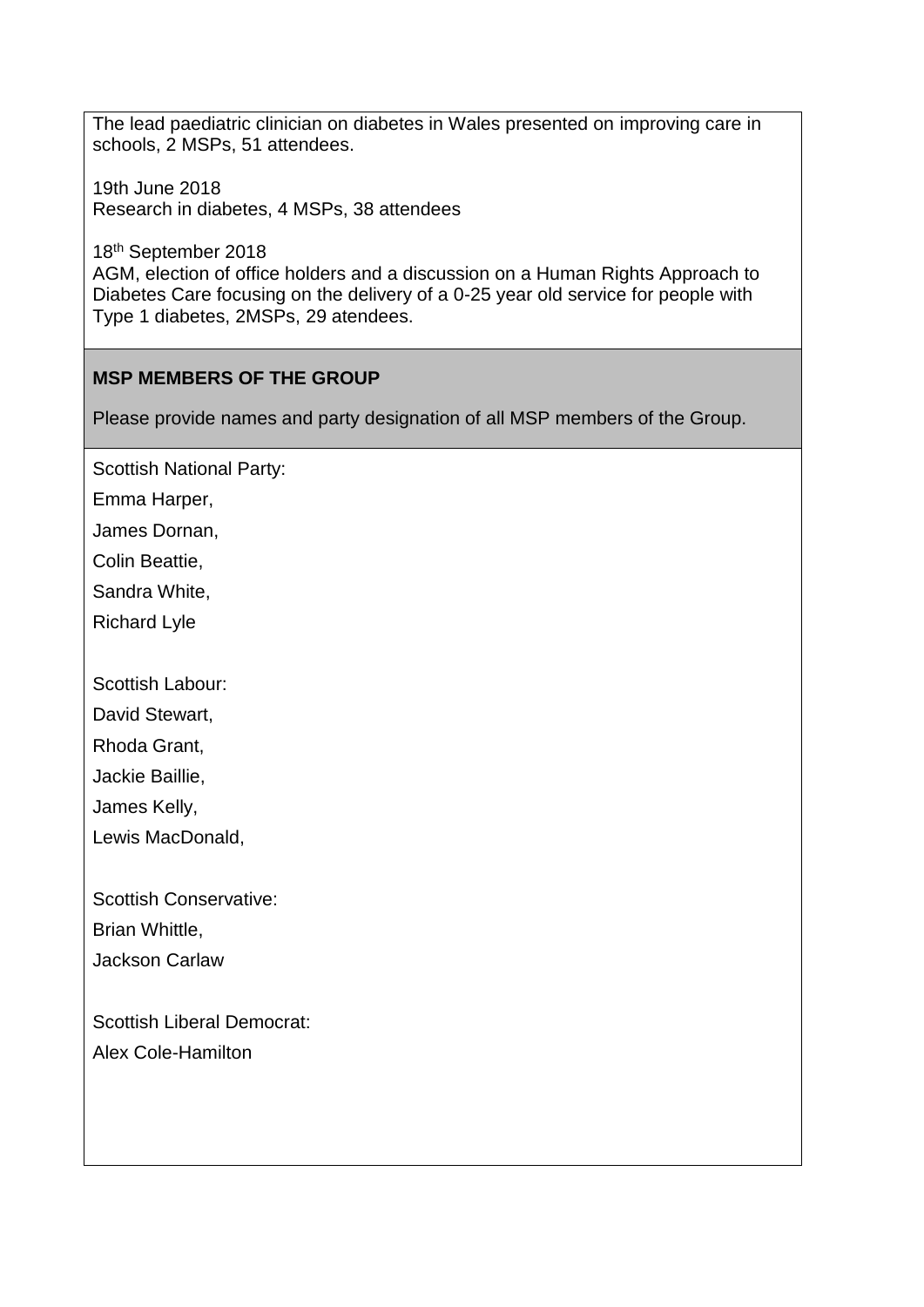# **NON-MSP MEMBERS OF THE GROUP**

For organisational members please provide only the name of the organisation, it is not necessary to provide the name(s) of individuals who may represent the organisation at meetings of the Group.

| Individuals |                           |
|-------------|---------------------------|
|             | <b>Katie Smith</b>        |
|             | Mary Cawley               |
|             | <b>Holly Davis</b>        |
|             | Joanne Jervis             |
|             | <b>Melanie Littlewood</b> |
|             | <b>Aileen Hillis</b>      |
|             | <b>Michael Hirst</b>      |
|             | Iain Brotchie             |
|             | Mark Cook                 |
|             | <b>Ken Lawrie</b>         |
|             | <b>Marion Butchart</b>    |
|             | Sue Hampson               |
|             | Ken Robertson             |
|             | David Shaw                |
|             | Moira Howie               |
|             | Mandy Judd                |
|             | Ian and Kim Fergusson     |
|             | <b>Arvind Salman</b>      |
|             | Jacquie Forde             |
|             | Jude Clarke               |
|             | <b>Steve Birnie</b>       |
|             | Alia Gilani               |
|             | Jamie Rice                |
|             | Delia Rodgers             |
|             | Joanne Jervis             |
|             | Nicola Johnson            |
|             | Alyson Malone             |
|             | Karen Adamson             |
|             | <b>Bonnie Thomson</b>     |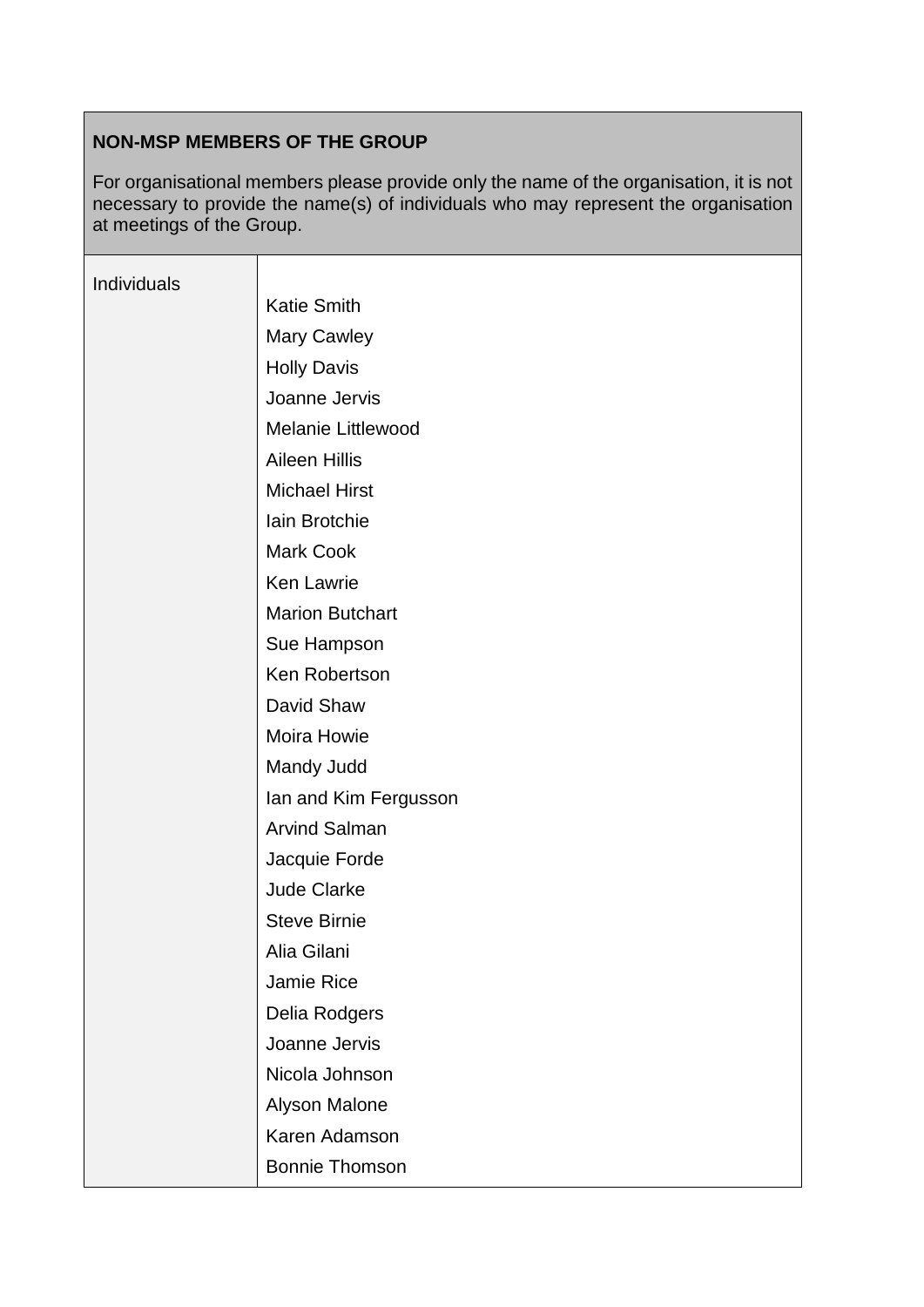|               | <b>Claire Heslin</b>                |
|---------------|-------------------------------------|
|               | Ros Meek                            |
|               | <b>Susan Fletcher</b>               |
|               | <b>Michael Grieve</b>               |
|               | David Eadie                         |
|               | Jane Cook                           |
|               | Morag Low                           |
|               | <b>Spencer Fildes</b>               |
|               | <b>Fiona Hamill</b>                 |
|               | <b>Bonnie Thomson</b>               |
|               | Lucille Whitehead                   |
|               | Camilla Horwood                     |
|               | <b>Karen Utting</b>                 |
|               | Debi Harris                         |
|               | <b>Brian Kennon</b>                 |
|               | Jeff Foot                           |
|               | <b>Tricia Ford</b>                  |
|               | Susan Chisholm                      |
|               | <b>Claire Heslin</b>                |
|               | <b>Isobel Miller</b>                |
|               | Lee Morris                          |
|               | Sue Hampson                         |
|               |                                     |
| Organisations |                                     |
|               | Diabetes Scotland - Secretariat     |
|               | <b>JDRF Scotland</b>                |
|               | The Alliance                        |
|               | Division of Clinical Psychology     |
|               | <b>Royal Pharmaceutical Society</b> |
|               | <b>Public Health Collaboration</b>  |
|               |                                     |
|               |                                     |
|               |                                     |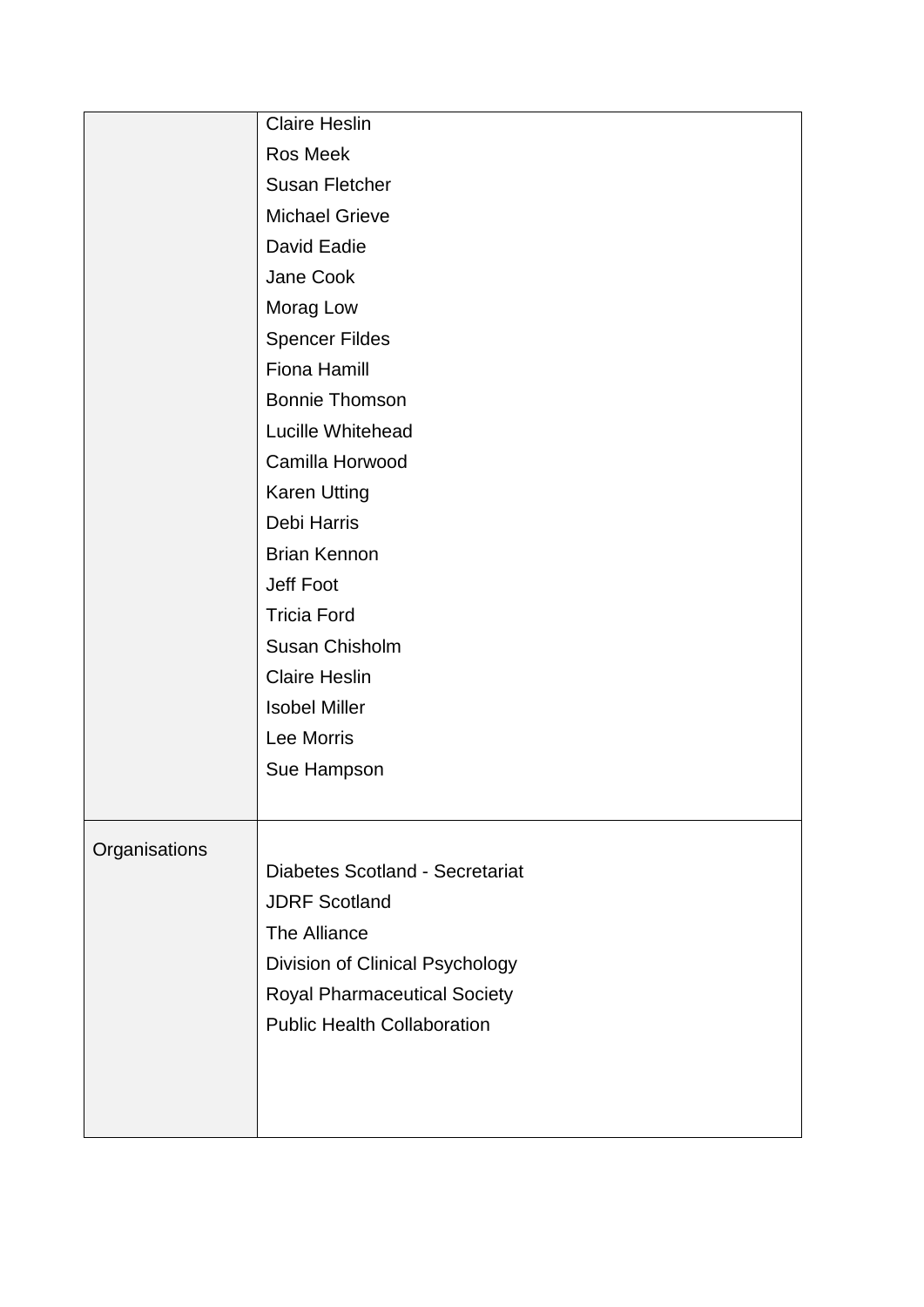## **GROUP OFFICE BEARERS**

Please provide names for all office bearers. The minimum requirement is that two of the office bearers are MSPs and one of these is Convener – beyond this it is a matter for the Group to decide upon the office bearers it wishes to have. It is permissible to have more than one individual elected to each office, for example, co-conveners or multiple deputy conveners.

| Convener               | David Stewart MSP                  |
|------------------------|------------------------------------|
| <b>Deputy Convener</b> | Emma Harper MSP, Brian Whittle MSP |
| Secretary              | Diabetes Scotland                  |
| Treasurer              |                                    |

## **FINANCIAL BENEFITS OR OTHER BENEFITS RECEIVED BY THE GROUP**

Please provide details of any financial or material benefit(s) received from a single source in a calendar year which has a value, either singly or cumulatively, of more than £500. This includes donations, gifts, hospitality or visits and material assistance such as secretariat support.

Details of material support should include the name of the individual providing support, the value of this support over the year, an estimate of the time spent providing this support and the name of the organisation that this individual is employed by / affiliated to in providing this support.

Groups should provide details of the date on which the benefit was received, the value of the benefit and a brief description of the benefit.

Material support of secretariat from Diabetes Scotland and catering for meetings at an estimated value of £1,200 which covers time spent of approx. 4 working days per year during the employment of Diabetes Scotland, staff time approx. £800 per year and hospitality on average £200 per meeting for 4 meetings.

## **SUBSCRIPTION CHARGED BY THE GROUP**

Please provide details of the amount charged and the purpose for which the subscription is intended to be used.

N/A